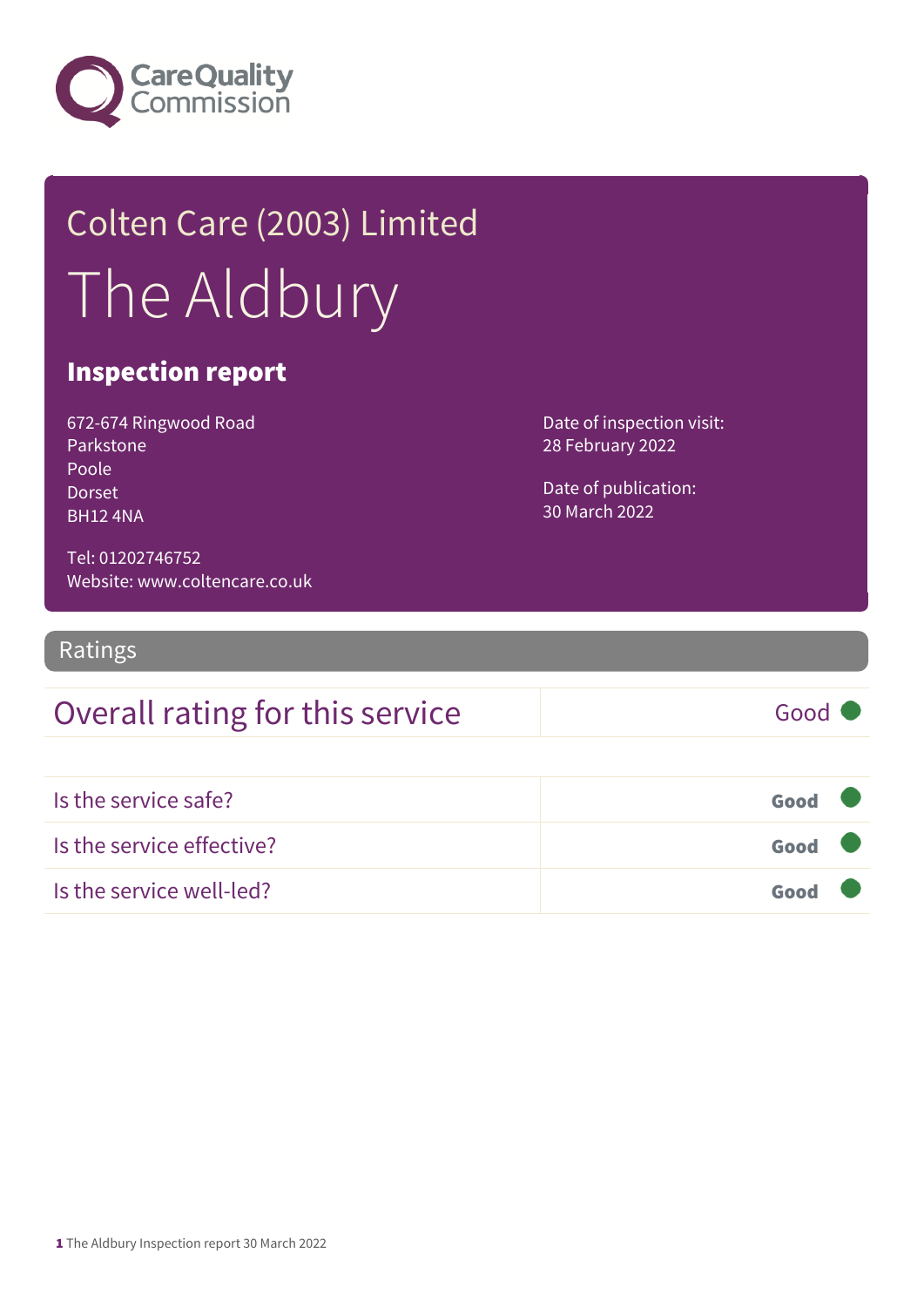## Summary of findings

#### Overall summary

#### About the service

The Aldbury is a nursing and care home for up to 55 older people, some of whom may be living with dementia or have nursing needs. The home is purpose built and is divided into four separate living units. There were 37 people living or staying at the home at the time of the inspection.

#### People's experience of using this service and what we found

Policies and procedures for safe wound management had been improved since the last inspection. People's daily records clearly detailed their support needs had been met.

Since the last inspection governance and management systems had been improved. This provided better oversight and helped ensure the delivery of safe and good quality care. There was robust communication throughout all departments.

People felt safe and enjoyed living at The Aldbury. Their relatives expressed confidence in how safe their family members were at the home. Policies and procedures followed by people who used the service, supported current government guidance and helped prevent the spread of infections such as COVID-19.

There were enough suitably trained staff, of good character, to meet people's needs. Where appropriate, staff referred people to other agencies and health professionals to enable effective outcomes for them.

People and their relatives were involved in decisions about their care. People were supported to have maximum choice and control of their lives and staff supported them in the least restrictive way possible and in their best interests; the policies and systems in the service supported this practice.

People, relatives and health professionals felt the home was well managed. They were unanimously positive in the competence and supportive approach of the registered manager. Staff enjoyed working at the home and felt supported by their colleagues. Management provided staff with the opportunity to develop their practice skills and obtain higher qualifications.

The home recognised its contribution to the health and social care system and had supported student nurse placements and training sessions with a local network of GP surgeries.

For more details, please see the full report which is on the CQC website at www.cqc.org.uk

#### Rating at last inspection and update

The last rating for this service was requires improvement (published 3 June 2020) and there was a breach of regulation. The provider completed an action plan after the last inspection to show what they would do and by when to improve. At this inspection we found improvements had been made and the provider was no longer in breach of regulations.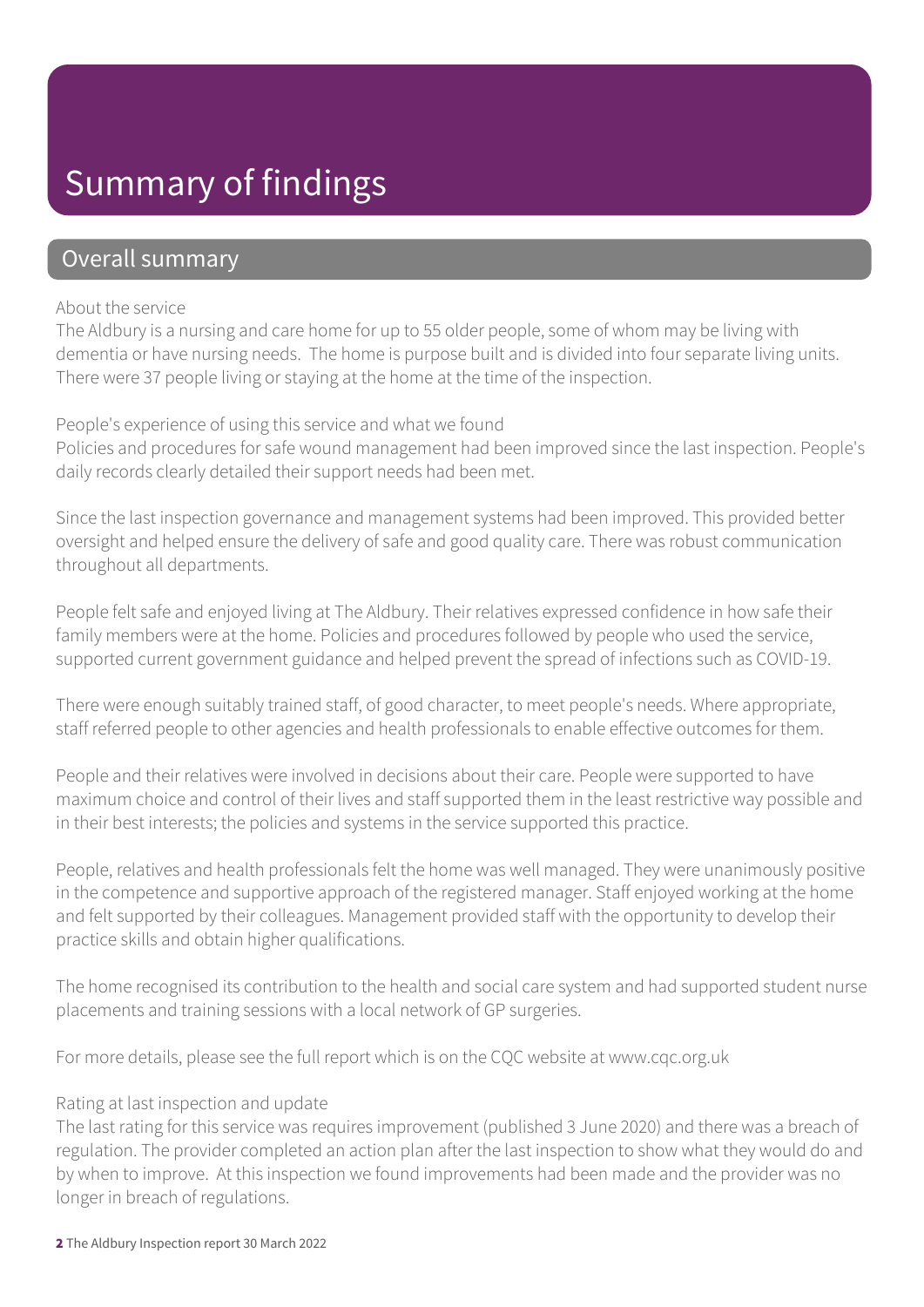At our last inspection we recommended that the service reviewed procedures to ensure that it was working in accordance with the Mental Capacity Act and the associated Code of Practice. We also recommended that the service reviewed governance and management systems to ensure all areas of quality and safety were effectively managed and timely action was taken to address shortfalls when these occur. At this inspection we found the provider had acted on our recommendations and they had made improvements.

#### Why we inspected

We undertook this focused inspection to check they had followed their action plan and to confirm they now met legal requirements. This report only covers our findings in relation to the Key Questions Safe, Effective and Well-led which contain those requirements.

For those key questions not inspected, we used the ratings awarded at the last inspection to calculate the overall rating. The overall rating for the service has changed from Requires Improvement to Good. This is based on the findings at this inspection.

We looked at infection prevention and control measures under the Safe key question. We look at this in all care home inspections even if no concerns or risks have been identified. This is to provide assurance that the service can respond to COVID-19 and other infection outbreaks effectively. This included checking the provider was meeting COVID-19 vaccination requirements.

You can read the report from our last comprehensive inspection, by selecting the 'all reports' link for The Aldbury on our website at www.cqc.org.uk.

#### Follow up

We will continue to monitor information we receive about the service, which will help inform when we next inspect.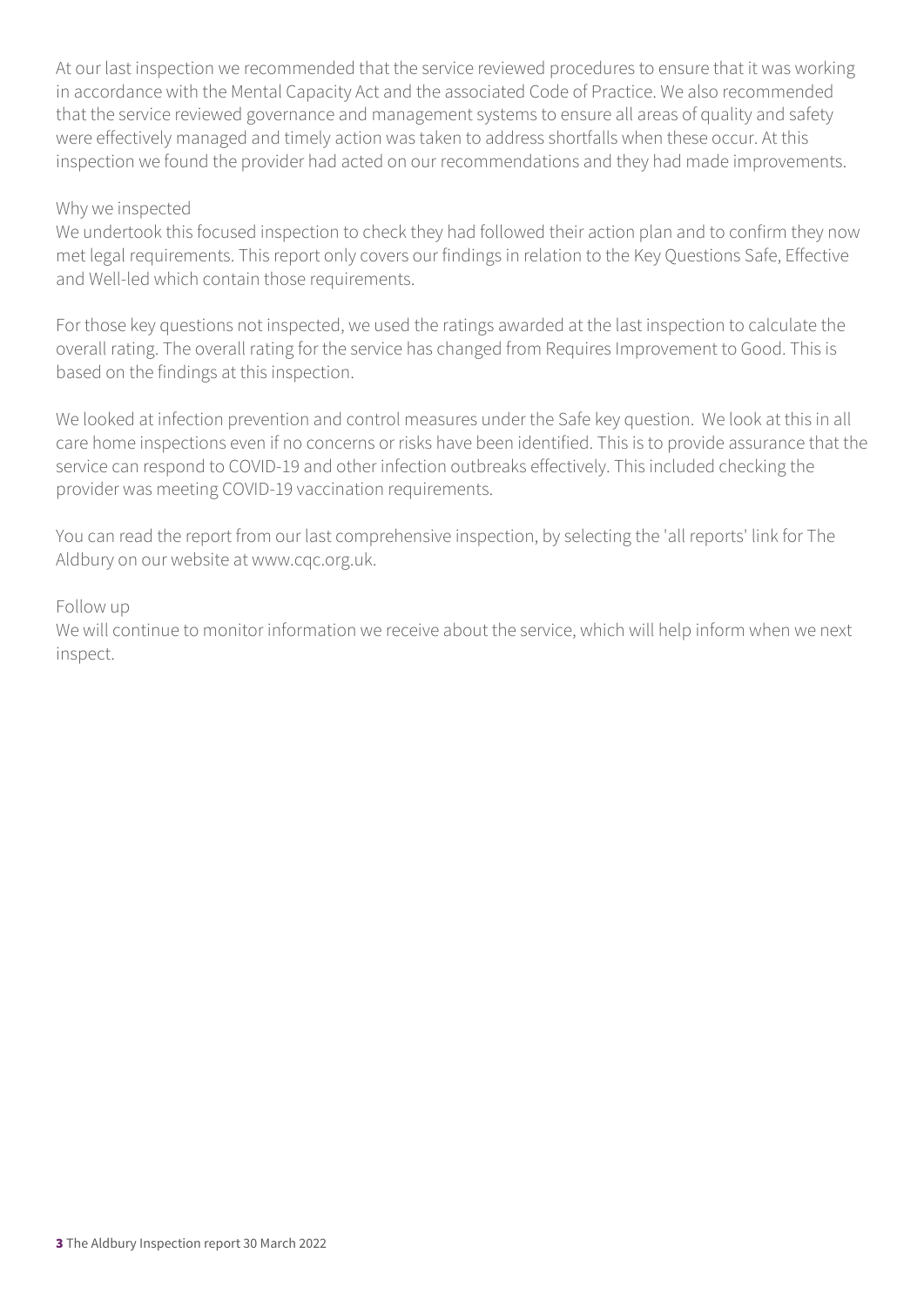## The five questions we ask about services and what we found

We always ask the following five questions of services.

| Is the service safe?                         | Goo  |
|----------------------------------------------|------|
| The service was safe.                        |      |
| Details are in our safe findings below.      |      |
| Is the service effective?                    | Good |
| The service was effective.                   |      |
| Details are in our effective findings below. |      |
| Is the service well-led?                     | Good |
| The service was well-led.                    |      |
| Details are in our well-led findings below.  |      |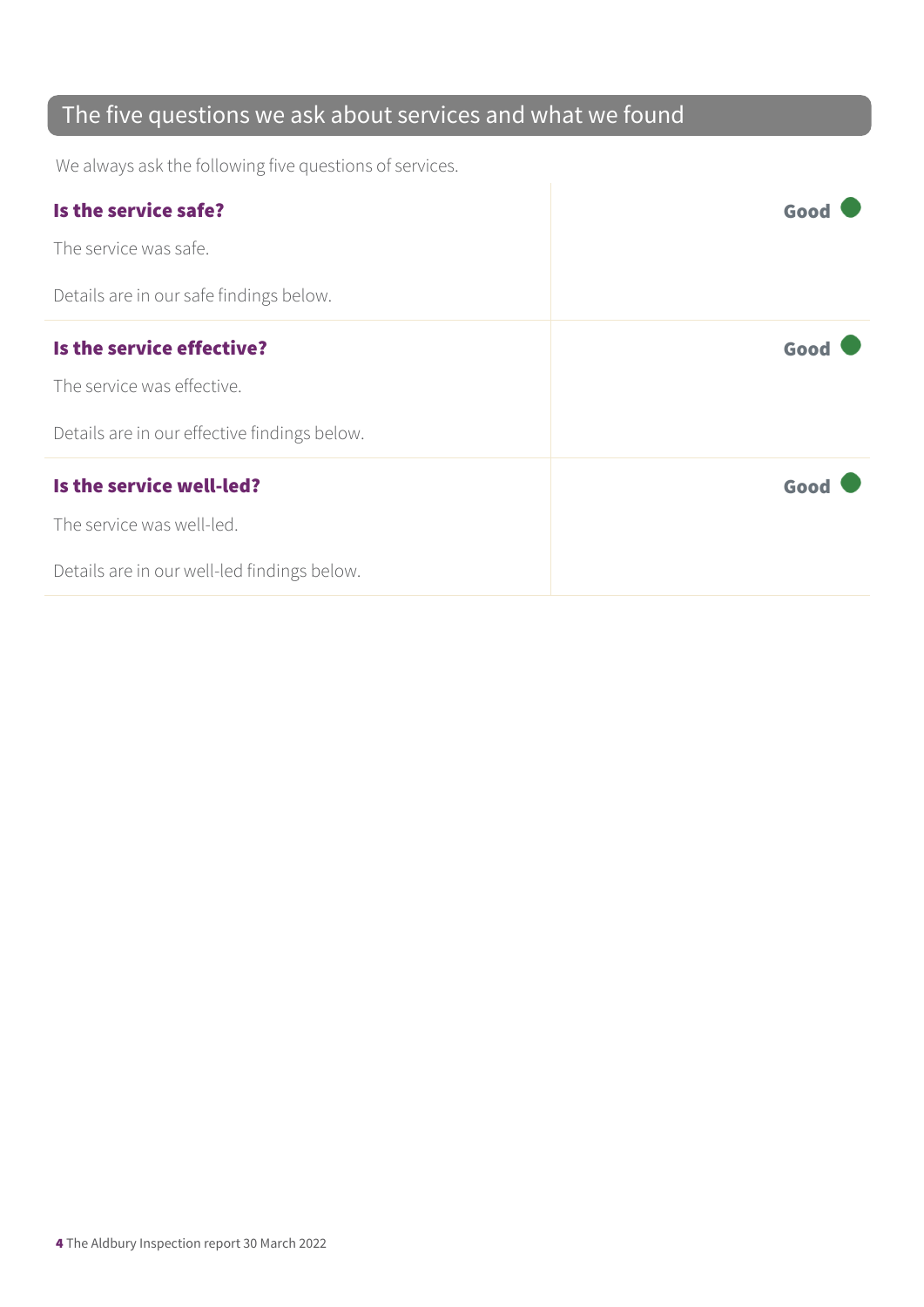

# The Aldbury

#### Detailed findings

## Background to this inspection

#### The inspection

We carried out this inspection under Section 60 of the Health and Social Care Act 2008 (the Act) as part of our regulatory functions. We checked whether the provider was meeting the legal requirements and regulations associated with the Act. We looked at the overall quality of the service and provided a rating for the service under the Health and Social Care Act 2008.

As part of this inspection we looked at the infection control and prevention measures in place. This included checking the provider was meeting COVID-19 vaccination requirements. This was conducted so we can understand the preparedness of the service in preventing or managing an infection outbreak, and to identify good practice we can share with other services.

#### Inspection team

Two inspectors carried out the inspection. An Expert by Experience made telephone calls to people's relatives to get their views on the home. An Expert by Experience is a person who has personal experience of using or caring for someone who uses this type of care service.

#### Service and service type

The Aldbury is a 'care home'. People in care homes receive accommodation and nursing and/or personal care as a single package under one contractual agreement dependent on their registration with us. The Aldbury is a care home with nursing care. CQC regulates both the premises and the care provided, and both were looked at during this inspection.

The service had a manager registered with the Care Quality Commission. This means that they and the provider are legally responsible for how the service is run and for the quality and safety of the care provided.

Notice of inspection This inspection was unannounced.

What we did before the inspection We reviewed information we had received about the service since the last inspection. We sought feedback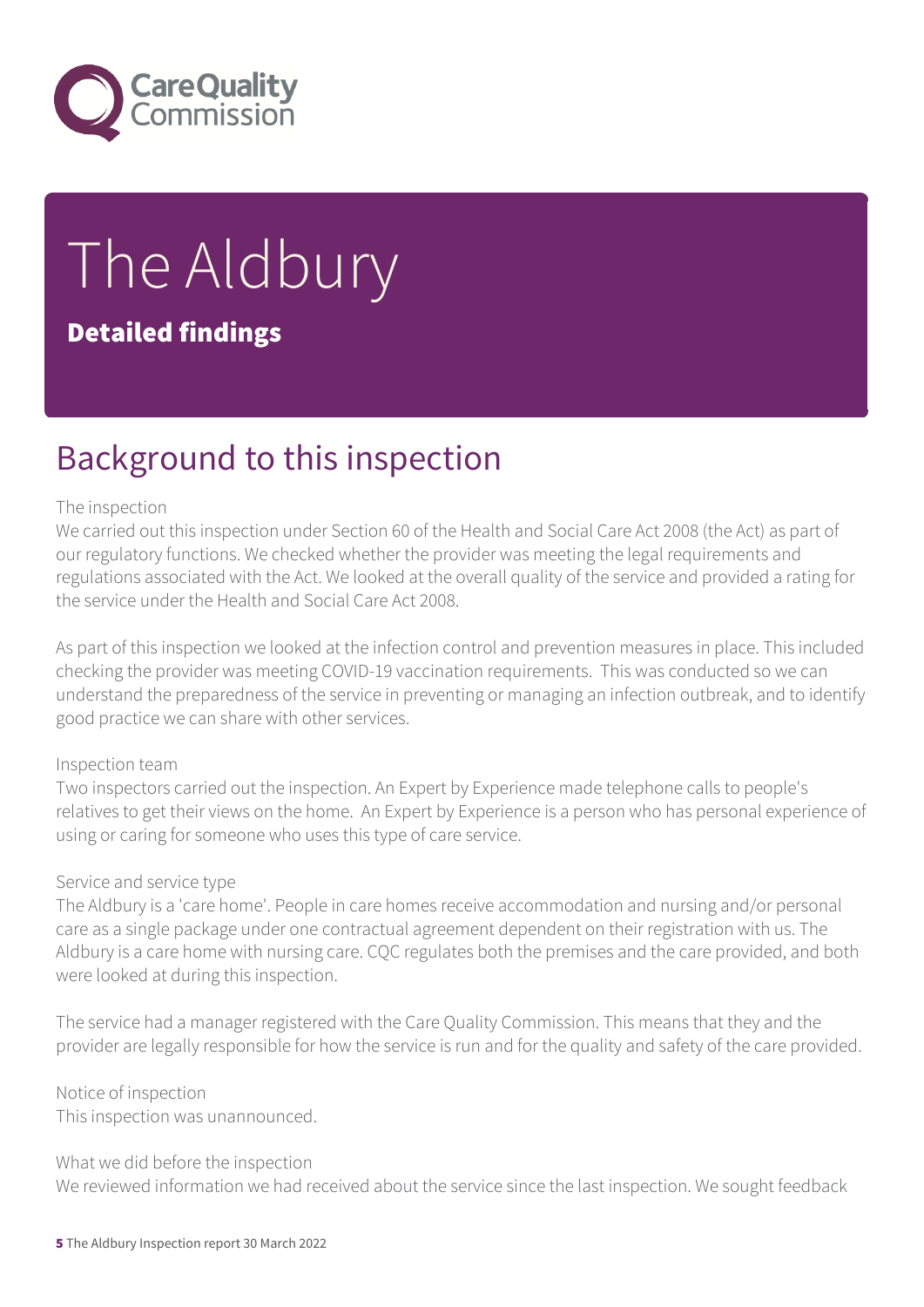from the local authority and professionals who work with the service. The provider was not asked to complete a Provider Information Return (PIR) prior to this inspection. A PIR is information providers send us to give some key information about the service, what the service does well and improvements they plan to make. We used all this information to plan our inspection.

#### During the inspection

We spoke with 11 people who use the service and seven relatives about their experience of care provided. We spoke with 10 members of staff including the registered manager, operations manager, clinical lead, nurses, care assistants, the chef, facilities manager, senior administrator and domestic staff.

We reviewed a range of records. This included six people's care records and multiple medication records. We looked at four staff files in relation to recruitment and staff supervision. A variety of records relating to the management of the service, including policies and procedures were looked at reviewed.

We used the Short Observational Framework for Inspection (SOFI). SOFI is a way of observing care to help us understand the experience of people who could not talk with us.

#### After the inspection

We continued to seek clarification from the provider to validate evidence found. We reviewed further documents supplied on request by the registered manager. These included surveys and training data. We spoke with two health professionals who visit the home.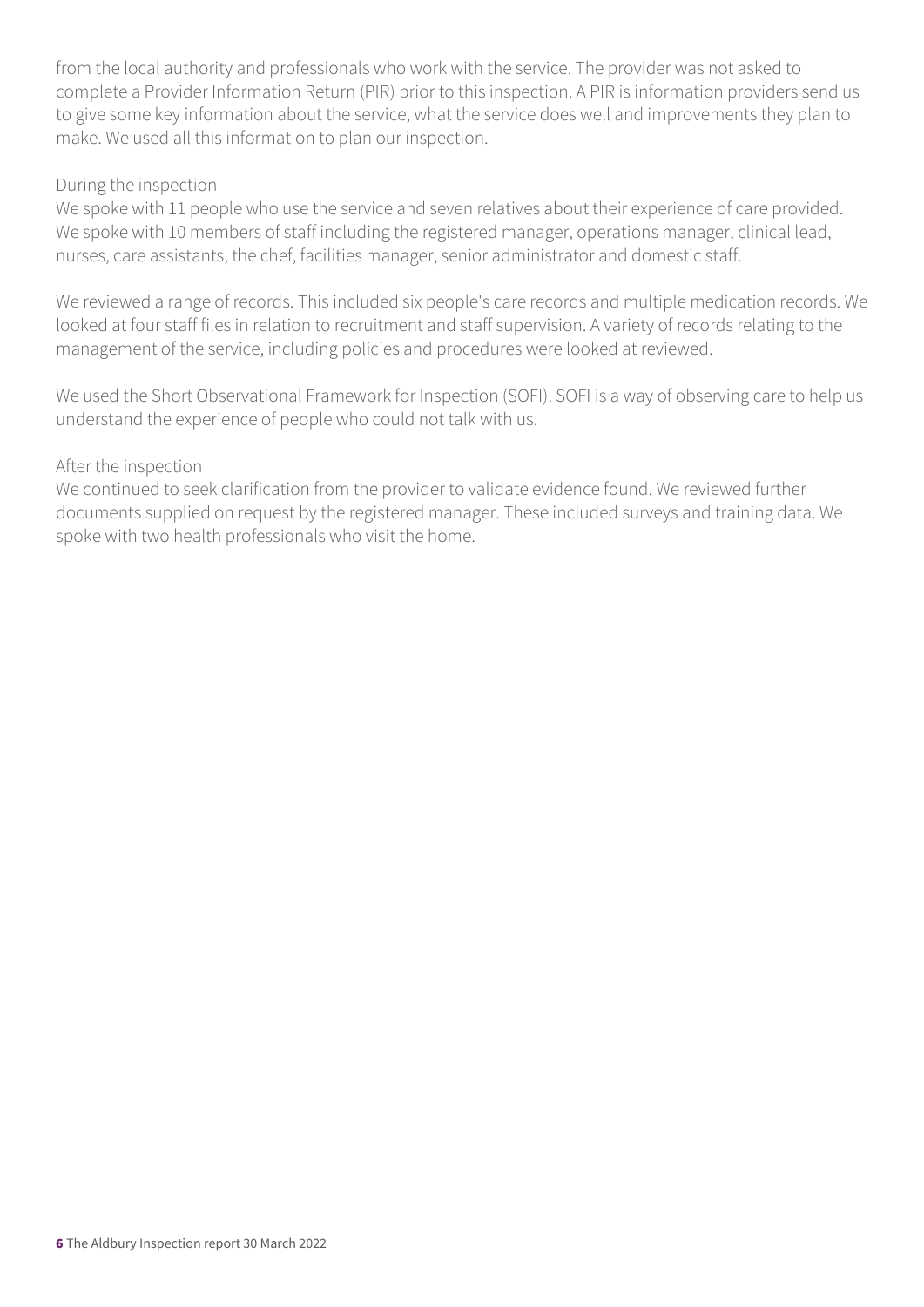## Is the service safe?

## Our findings

Safe – this means we looked for evidence that people were protected from abuse and avoidable harm.

At our last inspection we rated this key question Good. The rating for this key question has remained Good. This meant people were safe and protected from avoidable harm.

Systems and processes to safeguard people from the risk of abuse

- People told us they felt safe and well cared for. One person said, "I'm safe and happy here." Another said, "No problems at all. I'm happy here." This view was shared by relatives who commented, "Yes, [name] is very safe", "[Name] is completely safe" and, "They make sure [name] is safe." People looked calm and happy in the presence of staff.
- Staff recognised the signs and symptoms that could indicate people were experiencing harm or abuse and knew how to report such concerns.
- Staff told us they would feel confident whistleblowing if they observed poor practice. They felt they would be listened to and action taken in a timely way if they raised concerns.

#### Assessing risk, safety monitoring and management

- Risk assessments were in place and regularly reviewed in line with people's changing needs. These covered areas such as pressures sores, choking, Parkinson's Disease, mobility and weight.
- A new clinical management system had been introduced in February 2021 which enabled staff to report accidents and incidents without delay ensuring real-time reporting and therefore instant notification to senior management in the home and the provider.
- Routine maintenance checks were carried out to ensure the safety of the home and specialist equipment people required such as hoists and baths. General environmental risk assessments had been completed to help ensure the safety of people, staff and visitors. These assessments included: water temperature, electrical systems and legionella. Legionella are water-borne bacteria that can cause serious illness.
- The risk to people from fire had been reduced by staff fire training, fire drills and servicing of fire equipment.

#### Staffing and recruitment

- There were enough staff to meet people's needs. Relatives expressed, "There are loads of staff and they are all very good", "There are always staff around and they always seem quite happy. If you press the emergency button they come quickly" and, "There are plenty of staff and they are consistent."
- The home had safe recruitment practices. Checks were done to reduce the risk that staff were unsuitable to support people at the home. This included verified references from previous employers, health declarations, right to work in the UK and Disclosure and Barring Service (DBS) checks. DBS checks provide information including details about convictions and cautions held on the Police National Computer. The information helps employers make safer recruitment decisions.

#### Using medicines safely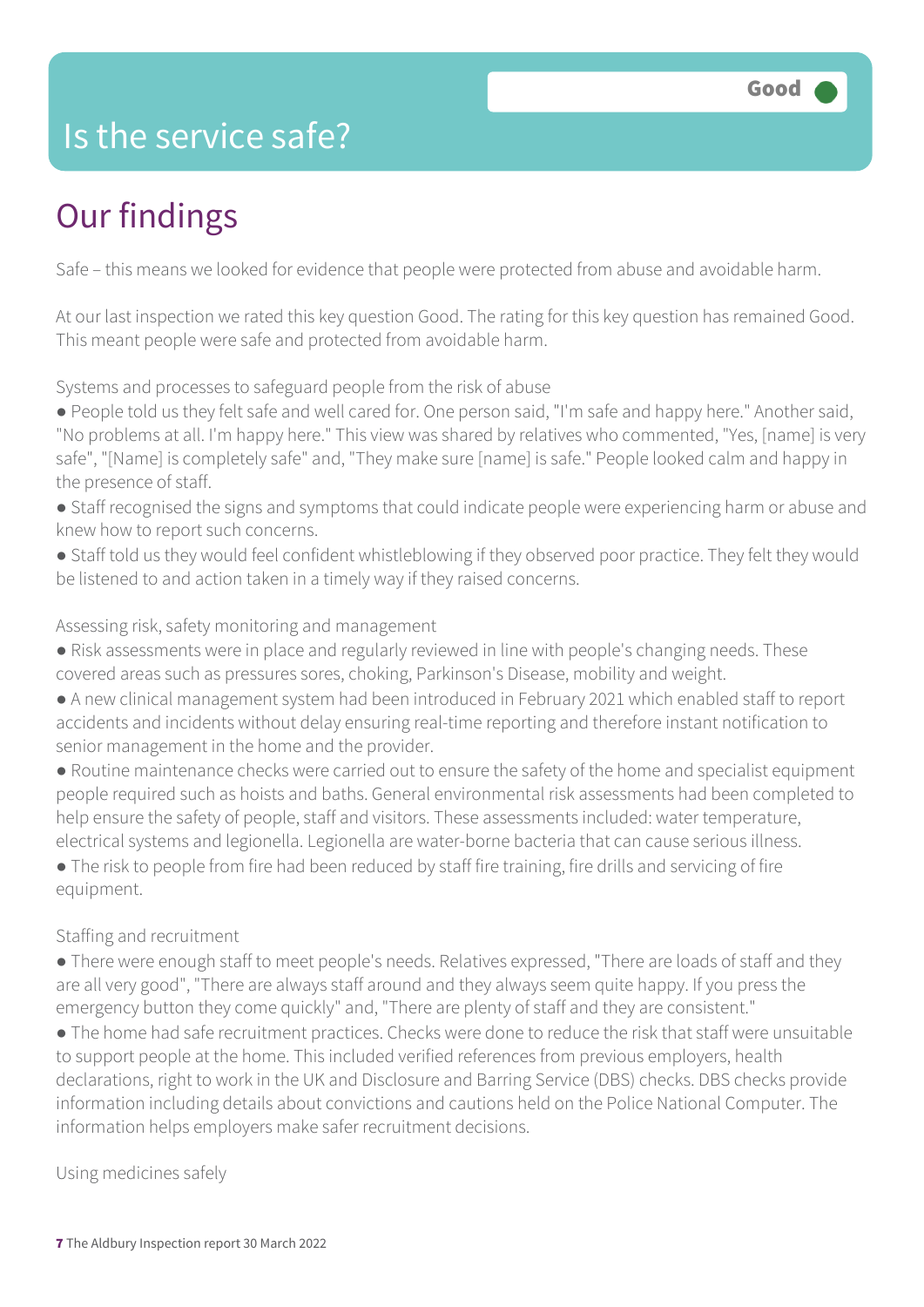● People received their medicines on time and as prescribed from staff with the relevant training. A person said, "They support me with my medicine, and I get them on time." A relative told us, "[Name's] medication is reviewed and changed if necessary. They've got a really good handle on it and what [name] needs, what's best for [name]." Another relative fed back, "Medication was a concern prior to being at The Aldbury but [name] said they are hot with the medicines here."

● Where people were prescribed medicines they only needed to take occasionally, there was personalised guidance for staff to follow to ensure those medicines were administered in a consistent way.

● Medicine records detailed the medicines people required and the reason they were prescribed. Medicine records were held electronically and were complete. Spot checks were undertaken to ensure compliance.

● Medicines requiring stricter security by law were stored appropriately, with stocks matching records.

Preventing and controlling infection

- We were assured that the provider was preventing visitors from catching and spreading infections.
- We were assured that the provider was meeting shielding and social distancing rules.
- We were assured that the provider was admitting people safely to the service.
- We were assured that the provider was using PPE effectively and safely.
- We were assured that the provider was accessing testing for people using the service and staff.
- We were assured that the provider was promoting safety through the layout and hygiene practices of the premises.
- We were assured that the provider was making sure infection outbreaks can be effectively prevented or managed.
- We were assured that the provider's infection prevention and control policy was up to date.

#### Visiting in care homes

● At the time of our inspection the home was in outbreak status as testing had found positive cases of COVID-19. The home was following government guidance which meant some restrictions were in place when visiting the care home.

● People had the opportunity to nominate an essential care giver (ECG). This is a family or friend who can visit whatever the outbreak status of the home. ECG's needed to produce a negative lateral flow test prior to each visit.

● Screened visits, by appointment, also provided opportunity for people to stay in touch with those who were important to them. We observed one of these happening during our inspection. Telephone and video calls were also supported.

From 11 November 2021 registered persons must make sure all care home workers and other professionals visiting the service are fully vaccinated against COVID-19, unless they have an exemption or there is an emergency. We checked to make sure the service was meeting this requirement.

The Government has announced its intention to change the legal requirement for vaccination in care homes, but the service was meeting the current requirement to ensure non-exempt staff and visiting professionals were vaccinated against COVID-19.

Learning lessons when things go wrong

- Accidents and incidents were reviewed by the registered manager to identify trends and determine how to prevent a recurrence. Records provided evidence that actions were put in place to improve outcomes for people at The Aldbury.
- Learning was shared with staff via at handovers, whole team and departmental meetings and supervision.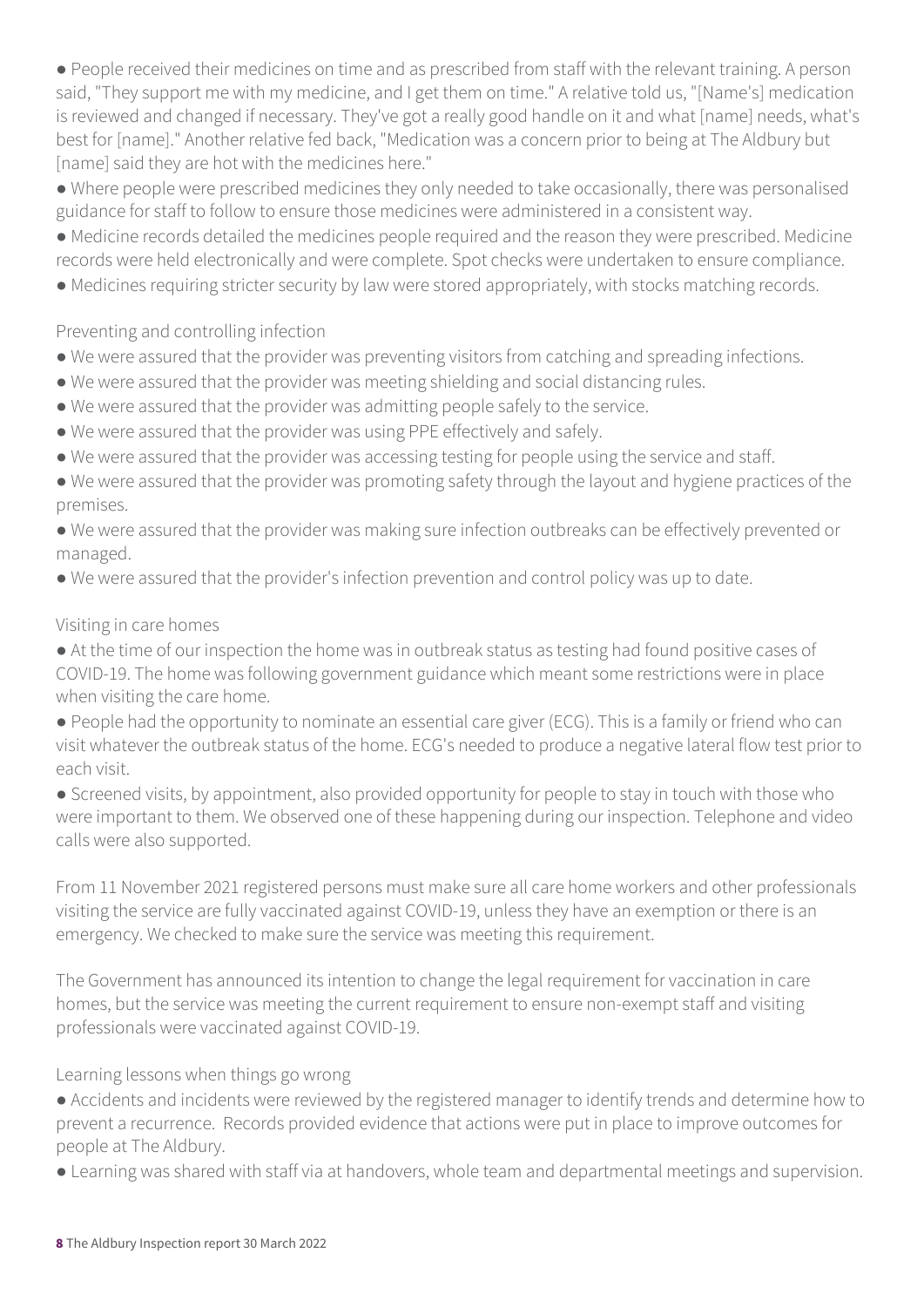## Is the service effective?

## Our findings

Effective – this means we looked for evidence that people's care, treatment and support achieved good outcomes and promoted a good quality of life, based on best available evidence.

At our last inspection we rated this key question Requires Improvement. At this inspection the rating has changed to Good. This meant people's outcomes were consistently good, and people's feedback confirmed this.

Supporting people to live healthier lives, access healthcare services and support; Staff working with other agencies to provide consistent, effective, timely care

At our last inspection the provider had failed to ensure that people's care needs were properly assessed and met, or that wound care was safely managed. This was a breach of regulation 12 (Safe Care and Treatment) of the Health and Social Care Act 2008 (Regulated Activities) Regulations 2014.

Enough improvement had been made at this inspection and the provider was no longer in breach of regulation 12.

● Policies and procedures for safe wound management had improved. This included detailed wound monitoring records. Information about people's wounds was communicated fully. A staff member told us, "Wounds are something I have a lot of experience of. Weekly photos of wounds help us keep track. I feel very passionate about that." Health professionals commented, "I go in weekly. They are on the ball with contacting us. Nursing staff seem very professional" and "I visited to see a person with a hospital acquired pressure sore. I was assisted by one of the home's nurses who was very knowledgeable."

● The service understood the importance and benefits of timely referral to community health and social care professionals to help maintain people's health and well-being. People had been supported with timely visits to or from healthcare professionals including the tissue viability nurse, chiropodist, GP and dentist when required. One person said, "They take me to the dentist. I'm confident they would get health input if needed." A relative told us, "The occupational therapist and nutritionist come regularly about every six weeks. Also, the chiropodist."

Ensuring consent to care and treatment in line with law and guidance

The Mental Capacity Act 2005 (MCA) provides a legal framework for making particular decisions on behalf of people who may lack the mental capacity to do so for themselves. The MCA requires that, as far as possible, people make their own decisions and are helped to do so when needed. When they lack mental capacity to take particular decisions, any made on their behalf must be in their best interests and as least restrictive as possible.

People can only be deprived of their liberty to receive care and treatment when this is in their best interests and legally authorised under the MCA.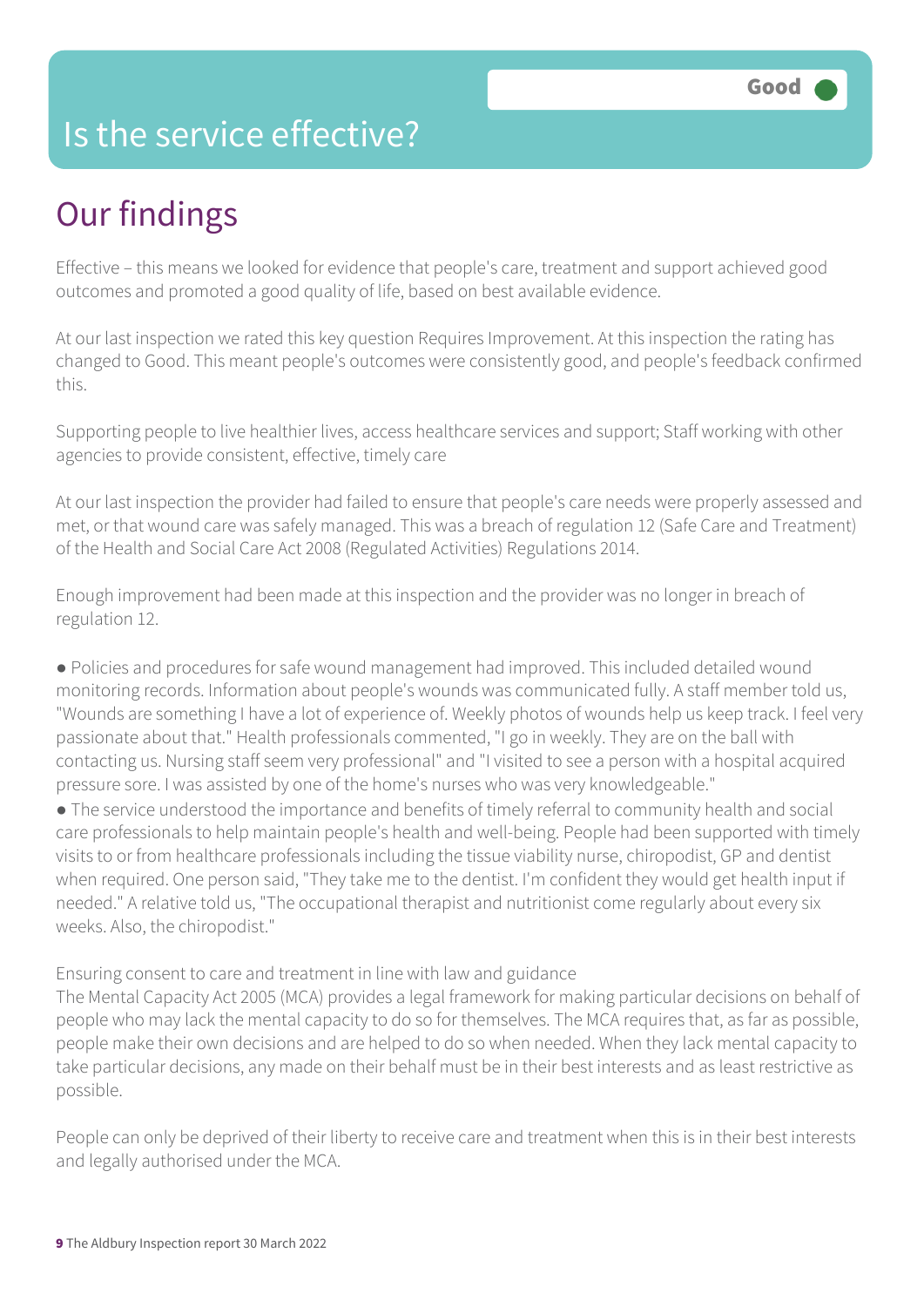In care homes, and some hospitals, this is usually through MCA application procedures called the Deprivation of Liberty Safeguards (DoLS).

We checked whether the service was working within the principles of the MCA, and whether any conditions on authorisations to deprive a person of their liberty had the appropriate legal authority and were being met.

At our last inspection we recommended the provider reviewed procedures to ensure that it is working in accordance with the Mental Capacity Act and the associated Code of Practice. The provider had made improvements.

● People's care records included MCA assessments and best interest decisions where required. Records noted involvement and/or decision making by relevant parties including relatives, health professionals and legal representatives. The registered manager had updated legal representative details held by the home to ensure people's rights were fully protected.

● Staff sought people's consent before supporting them and provided them with information that helped them to make meaningful choices. This included when supporting them with personal care, meals, activities and moving around the home. One person told us, "The carers talk me through what they want to do, they check I give consent and ask what I can do." A relative said, "[Name] has high care needs and they explain what they're doing."

● The home had applied to the local authority for people who required DoLS authorisations and kept a record of when these were due to expire. Where people had conditions attached to their DoLS, there was evidence staff were meeting these.

Assessing people's needs and choices; delivering care in line with standards, guidance and the law

- People had detailed pre-assessments that supported their move to The Aldbury and were the basis for an initial care plan. A relative offered, "The staff know [name] really well and are sensitive to [name's] needs."
- Daily records provided clear evidence of the care people had received. This included support to reposition, emotional wellbeing and nutritional intake.

● As people's health and care needs changed ways of supporting them were reviewed. Changes were recorded in people's care files which each staff member had access to. Relative's confirmed that, where appropriate, they had been included in reviews. They told us, "I've had lots of input to the care plan and regular updates. The communication with the home is good. I'm consulted about decisions" and "Yes, I'm involved and consulted on any decisions, very much so."

Staff support: induction, training, skills and experience

● Staff received an induction that included a period of shadowing more experienced staff.

● New staff without previous experience in care were supported to do the Care Certificate. The Care Certificate is an agreed set of standards that define the knowledge, skills and behaviours expected of specific job roles in the health and social care sectors. It is made up of the 15 minimum standards that should form part of a robust induction programme.

● Staff received a variety of training courses to help them carry out their roles and meet people's needs to a good standard. This included: pressure area care, dementia awareness, safeguarding, food hygiene, fire safety and moving and repositioning. One staff member told us, "I learnt some more about good positioning to make residents more at ease when assisting them." People said, "I feel staff are well trained" and "Staff are all efficient. No problems. They can't do enough for you." Relatives fed back, "The staff here are caring and competent" and "The staff are definitely well trained."

● Nursing staff were aware of their responsibilities to re-validate with their professional body, the nursing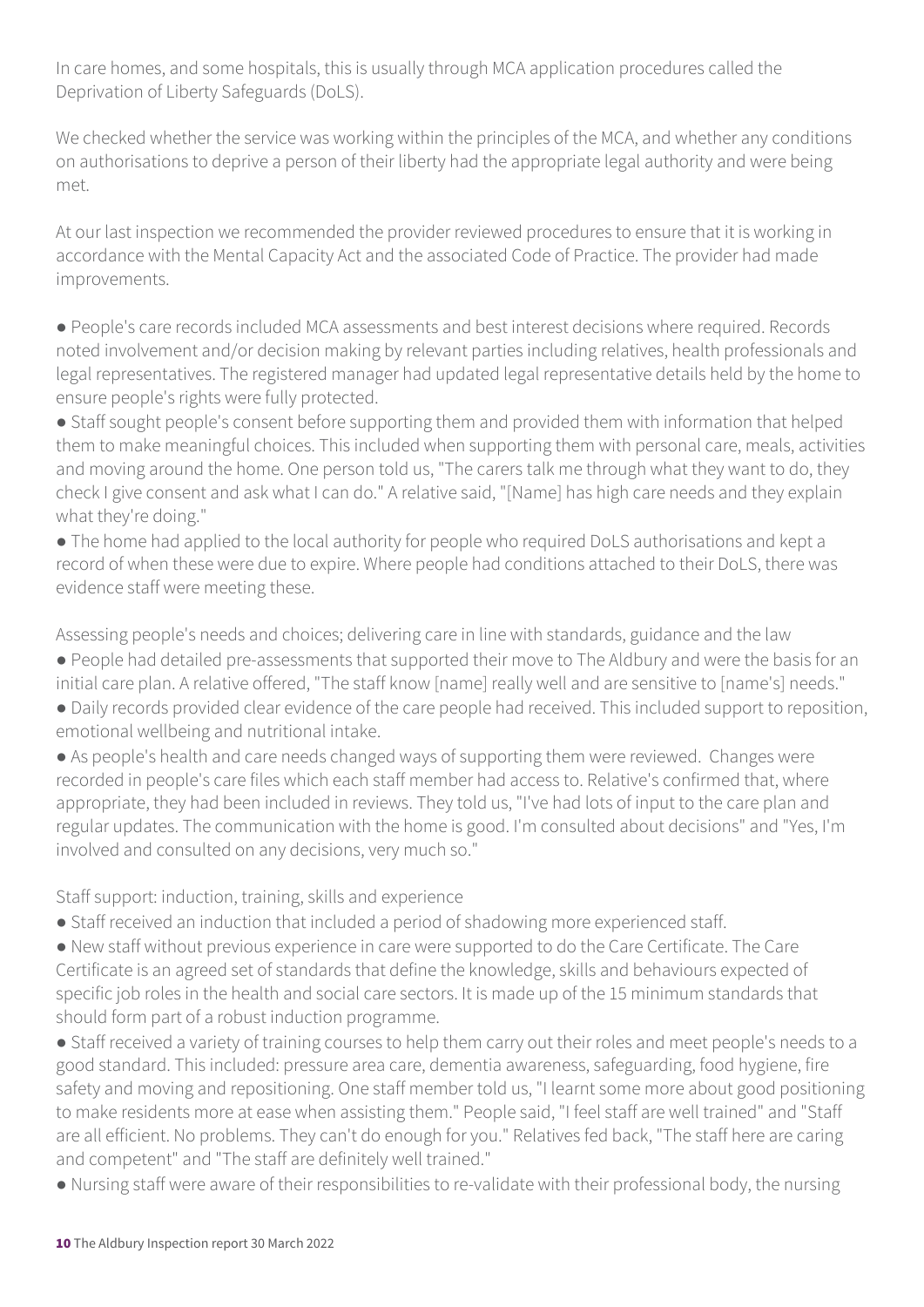and midwifery council. Nurse re-validation is a requirement of qualified nurses. This process ensures they provide evidence of how they meet their professional responsibilities to practice safely and remain up to date.

Supporting people to eat and drink enough to maintain a balanced diet

● People were supported to have a healthy and varied dietary intake according to their needs and preferences.

● People's dietary needs were known and met, including if they had allergies to certain foods, were vegetarians, or had safe swallow plans created by speech and language therapists. A relative told us, "[Name] has [a particular health condition] so they are on a restricted diet. I'm 100% confident [name] gets the gluten free food [name] needs."

● People and their relatives were complimentary about the food. Their comments included, "The food here is superb", "The food looks nutritious" and ""The food looks and smells excellent."

Adapting service, design, decoration to meet people's needs

● People lived in an environment that had been adapted to meet their needs. The home was spacious and uncluttered with areas where people could meet with others living there or spend some time relaxing alone. A person commented, "I think it's fine, a lovely space."

● People were involved in how their rooms were furnished and decorated. Rooms reflected their hobbies, interests and achievements. One person told us, "I think it's homely. You can have your bits and bobs in your room."

● People had level access to secure outside space and had been involved in designing and creating a fairy garden to enjoy with their family and friends. A person expressed, "The gardens are lovely."

● Signage helped people living with dementia move around the home safely and find what they were looking for.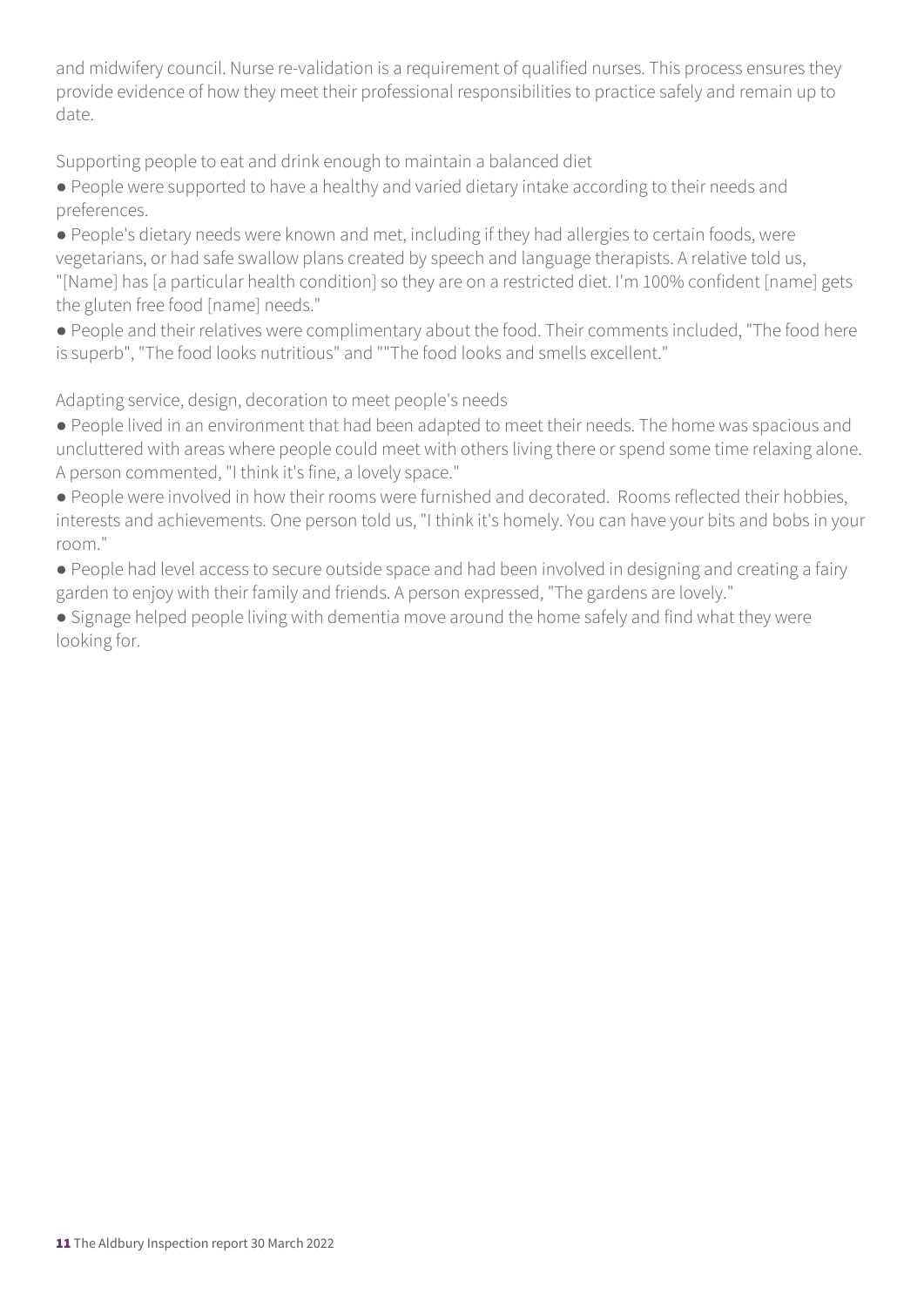## Is the service well-led?

## Our findings

Well-led – this means we looked for evidence that service leadership, management and governance assured high-quality, person-centred care; supported learning and innovation; and promoted an open, fair culture.

At our last inspection we rated this key question Requires Improvement. At this inspection the rating has changed to Good. This meant the service was consistently managed and well-led. Leaders and the culture they created promoted high-quality, person-centred care.

Managers and staff being clear about their roles, and understanding quality performance, risks and regulatory requirements; How the provider understands and acts on the duty of candour, which is their legal responsibility to be open and honest with people when something goes wrong

At our last inspection we recommended the provider undertook a review of governance and management systems to ensure that all areas of quality and safety were effectively managed and timely action was taken to address shortfalls when these occur. The provider had made improvements.

● Governance and management systems were robust and provided timely oversight and follow up as required. Clinical governance audits were carried out monthly to monitor areas such as events triggered by emotional distress, significant weight loss, recurrent falls, nutritional intake and medication management. There was good communication throughout all departments in the home.

● The home had an action plan that included 10 areas they had identified for improvement. This enabled prioritisation of effort and ease of tracking progress with regard to the actions required to resolve issues identified during relevant audits. It covered areas including clinical leadership and monitoring of care, care delivery and documentation.

●The registered manager understood CQC requirements, in particular, to notify us, and where appropriate the local safeguarding team, of incidents including potential safeguarding issues, disruption to the service and serious injury. This is a legal requirement.

●The registered manager demonstrated a good understanding of the duty of candour. They said, "It's about being open, honest and transparent at all levels with residents, staff, relatives and the wider support team here. I would get details about the incident, we would call the relative and explain what has happened, what we have done to prevent it happening again and what we've learnt."

Promoting a positive culture that is person-centred, open, inclusive and empowering, which achieves good outcomes for people

● There was a one-team culture at the service where staff felt supported by their colleagues. Staff told us they got on well with their colleagues, supported each other and enjoyed supporting people at The Aldbury. Their comments included: "I get on with my colleagues. If I'm needing help they are there", "I definitely feel supported. This is the best team I've worked under here", "It is all one team" and, "We try and do our best for people. They give me more than I give them."

● Relatives were unanimous in their praise of the home. Their comments included, "It's a friendly and warm place", "The home is well managed", "They [staff] are always positive and helpful. The home is well